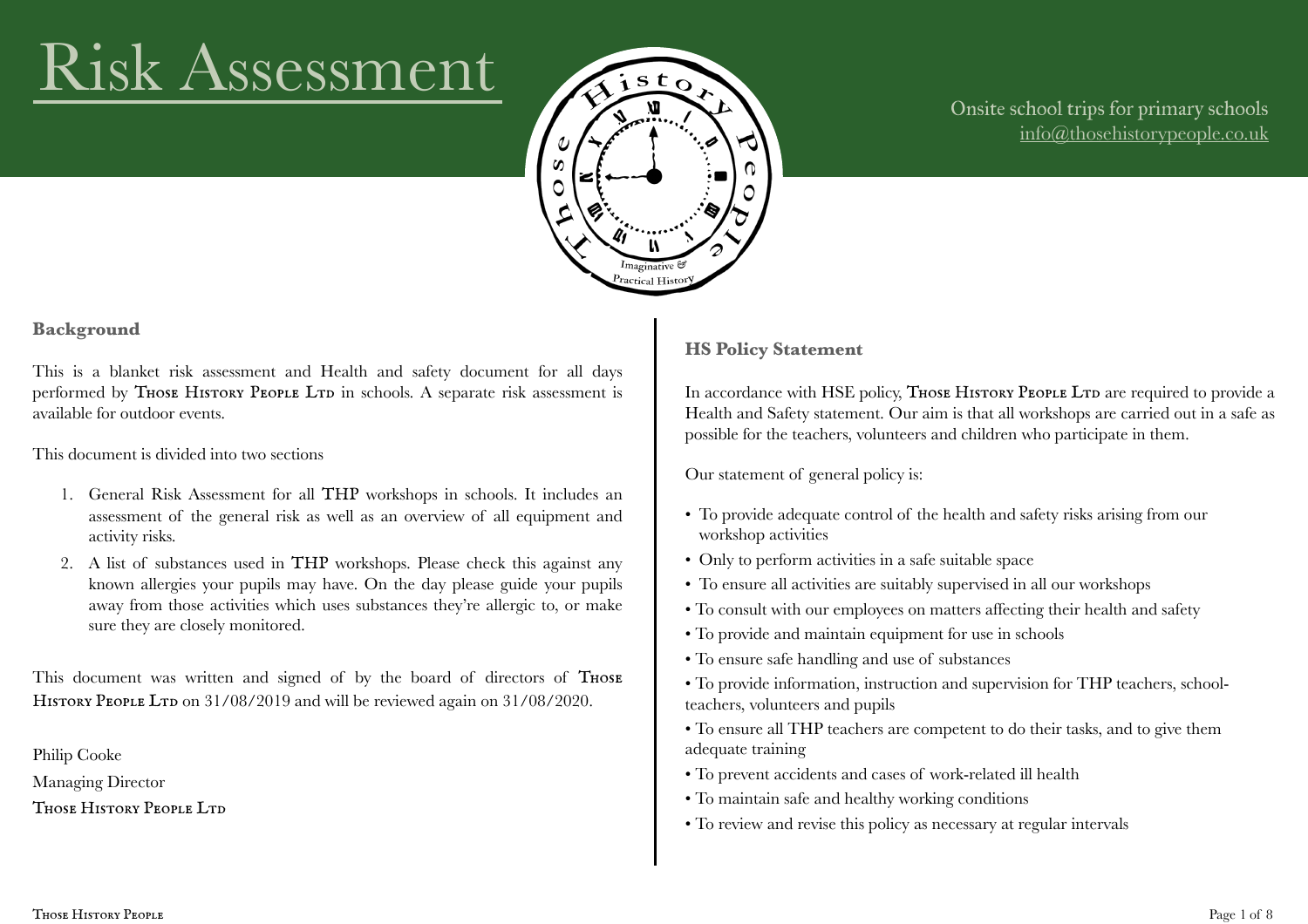| <b>Hazard Criteria</b>  | Hazard                                                                  | <b>Risk Level</b> | Precaution                                                                                                                                                                                          | Workshops               | <b>Risk Level</b><br><b>After precaution</b> |
|-------------------------|-------------------------------------------------------------------------|-------------------|-----------------------------------------------------------------------------------------------------------------------------------------------------------------------------------------------------|-------------------------|----------------------------------------------|
| <b>Burning/scolding</b> | <b>Wax Pot</b>                                                          | $\rm H$           | Activity must be performed in a safe space<br>Wax Pot must be safely located with no trailing leads<br>Pupils must be supervised by an adult<br>Pupils must not pour wax into moulds or wax tablets | All                     | $\mathbf{L}$                                 |
| <b>Space</b>            | <b>Activities</b>                                                       | $\mathbf{M}$      | Sufficient space must be placed between each activity tables in order for<br>them to be performed safely.                                                                                           | All                     | L                                            |
|                         | Role-play                                                               | $\mathbf{M}$      | Activities must be performed in a safe space                                                                                                                                                        | All                     | $\mathbf{L}$                                 |
|                         | <b>Soldier Training</b>                                                 | H                 | Activity must be performed in a safe space with supervision                                                                                                                                         | All                     | $\mathbf{L}$                                 |
|                         | <b>Trip</b>                                                             | $\mathbf{M}$      | Activities must be performed in a safe space                                                                                                                                                        | All                     | $\mathbf{L}$                                 |
|                         |                                                                         |                   |                                                                                                                                                                                                     |                         |                                              |
| <b>Tools</b>            | <b>Activities</b>                                                       | М                 | Sufficient space must be placed between each activity tables in order for<br>them to be performed safely.                                                                                           | All                     | $\mathbf{L}$                                 |
|                         | <b>Clay Tools</b>                                                       | $\mathbf M$       | Could cause injury if not used correctly.<br>Adult supervision is required.                                                                                                                         | All                     | L                                            |
|                         | <b>Hammers</b>                                                          | $\, {\rm H}$      | Could cause injury if not used correctly.<br>Adult supervision required.                                                                                                                            | <b>GFL</b>              | $\mathbf{L}$                                 |
|                         | <b>Leather Tools</b>                                                    | $\mathbf{M}$      | Could cause injury if not used correctly.<br>Adult supervision is required.                                                                                                                         | <b>GFL</b>              | L                                            |
|                         | <b>Needles</b>                                                          | M                 | Could cause injury if not used correctly.<br>Adult supervision is required.                                                                                                                         | Dark Ages<br><b>GFL</b> | $\mathbf{L}$                                 |
|                         | <b>Pliers</b>                                                           | M                 | Could cause injury if not used correctly.<br>Adult supervision is required.                                                                                                                         | Greek<br>Roman          | L                                            |
|                         | Pliers/Saw/Drill -<br>used during at the<br>Barber Surgeon<br>workshop. | $\mathbf{M}$      | Could cause cuts, pinches and puncture wounds.<br>These are used during role play.<br>Children to be supervised at all times by an adult.                                                           | <b>GFL</b>              | $\mathbf{L}$                                 |
|                         | Quern                                                                   | M                 | Heavy. Could cause injury if not used correctly.<br>Adult supervision is required.                                                                                                                  | Egypt                   | L                                            |
|                         | Quills                                                                  | L                 | Could cause injury if not used correctly.<br>Adult supervision is required.                                                                                                                         | Dark Ages<br><b>GFL</b> | L                                            |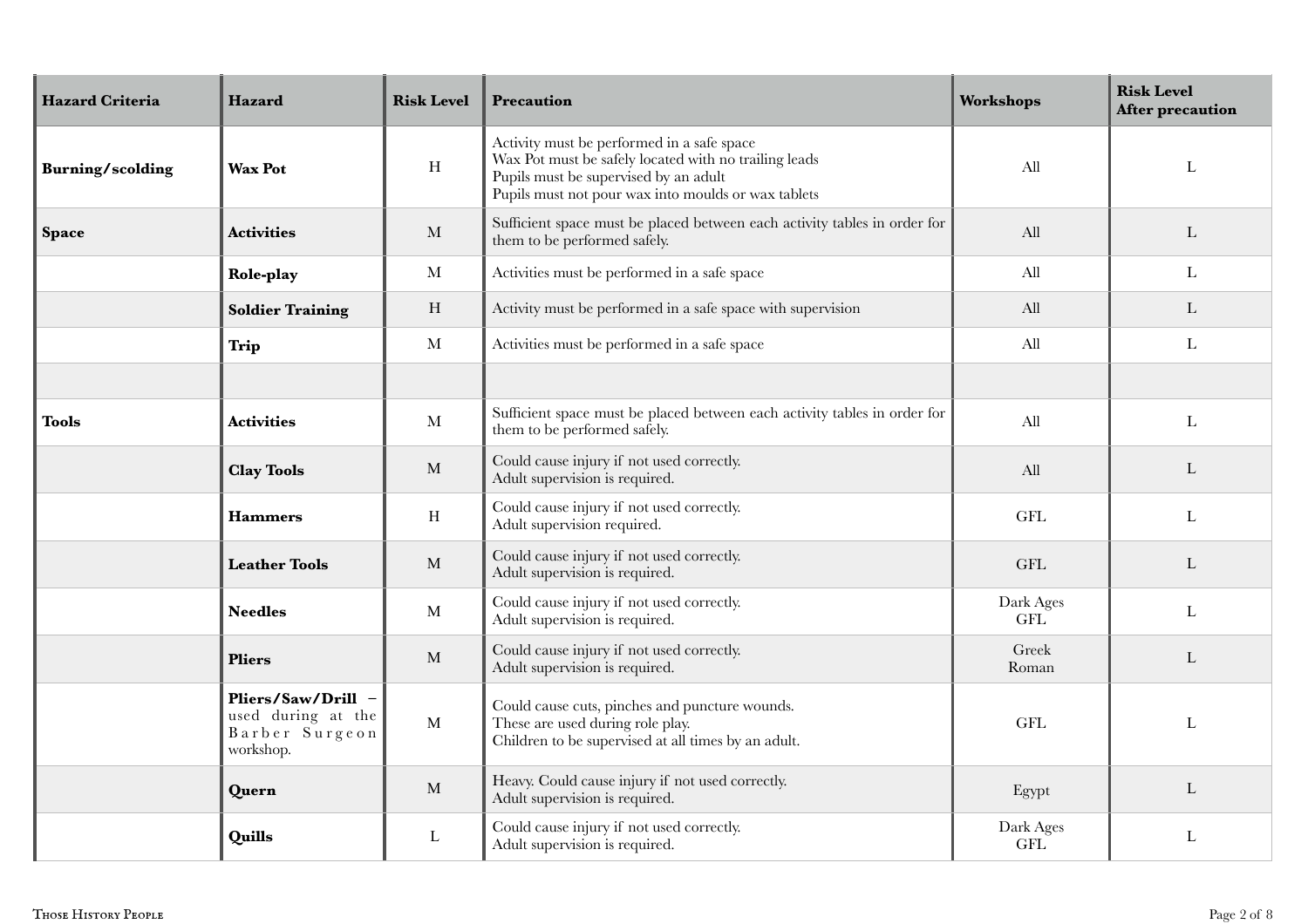| <b>Hazard Criteria</b>                | Hazard                                                                                                                               | <b>Risk Level</b> | Precaution                                                                                                                                                                                                     | Workshops                              | <b>Risk Level</b><br>After precaution |
|---------------------------------------|--------------------------------------------------------------------------------------------------------------------------------------|-------------------|----------------------------------------------------------------------------------------------------------------------------------------------------------------------------------------------------------------|----------------------------------------|---------------------------------------|
|                                       | <b>Reed Pens</b>                                                                                                                     | L                 | Could cause injury if not used correctly.<br>Adult supervision is required.                                                                                                                                    | Egyptian<br>Roman                      | L                                     |
|                                       | <b>Scissors</b>                                                                                                                      | M                 | Could cause injury if not used correctly.<br>Adult supervision is required.                                                                                                                                    | Greek<br>Roman<br>$\operatorname{GFL}$ | L                                     |
|                                       | <b>Soap Carving Tools</b>                                                                                                            | M                 | Could cause injury if not used correctly.<br>Adult supervision is required.                                                                                                                                    | Egyptian<br>Greek                      | L                                     |
|                                       | <b>Snips</b>                                                                                                                         | $\mathbf M$       | Could cause injury if not used correctly.<br>Adult supervision is required.                                                                                                                                    |                                        | L                                     |
|                                       | <b>Weaving Weights</b>                                                                                                               | M                 | Heavy. Could cause injury if not used correctly.<br>Adult supervision is required.                                                                                                                             | Dark Ages                              | L                                     |
| Materials and/or<br><b>Substances</b> | General                                                                                                                              |                   | All non-listed substances are non-hazardous and are safe to use.<br>Only require cleaning/washing for cosmetic reasons.<br>Full COSHH assessments are held by the THP staff. These are stored in<br>their van. | All                                    |                                       |
|                                       | Arabic Gum - Used<br>in ink making                                                                                                   |                   | If contact is made with eyes, wash out with cold water immediately. If<br>contact with skin, wash with soap and water.<br>To be supervised by an adult.                                                        | Egyptian<br>Roman                      |                                       |
|                                       | $Clay - May$ have a<br>slight drying effect on<br>skin. Wash hands after<br>use. If it gets in eyes                                  |                   | If it makes contact with eyes or causes irritation wash in accordance<br>with school first aid procedure.<br>To be supervised by an adult.                                                                     | All                                    |                                       |
|                                       | Emulsifying<br>Ointment - used<br>during mummification<br>must not be used<br>near a naked flame.<br>May cause irritation to<br>skin |                   | Please advise anyone with skin allergies. In the event of eye contact wash<br>immediately with clean water. Wash hands with soap and water after<br>use.<br>To be supervised by an adult.                      | Egypt<br><b>GFL</b>                    |                                       |
|                                       | Iron Sulphate - This<br>is used during ink<br>making. Used in very<br>small quantities.                                              |                   | Contact with eyes or skin immediately flush with water. If ingested do<br>not induce vomiting, gain medical advice.<br>To be supervised by an adult.                                                           | Dark Ages<br>$\operatorname{GFL}$      |                                       |
|                                       | <b>Modroc</b> – May cause<br>irritation<br>o r<br>inflammation to skin                                                               |                   | Please advise anyone with skin allergies. In the event of eye contact wash<br>immediately with clean water. Wash hands with soap and water after<br>use.<br>To be supervised by an adult                       | Egyptian<br>Greek<br>Roman             |                                       |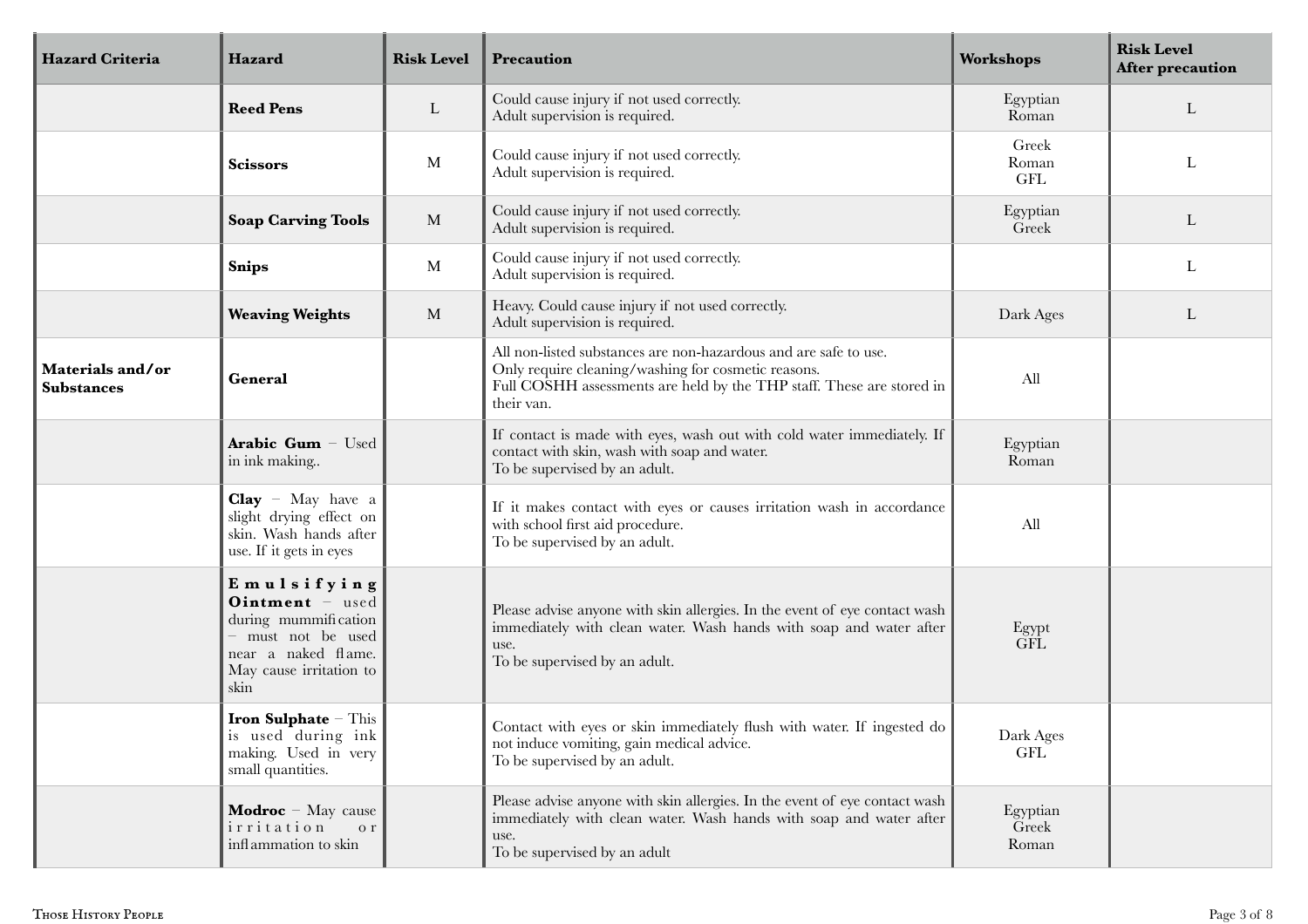| <b>Hazard Criteria</b> | Hazard                                                                                                                                                                                        | <b>Risk Level</b> | Precaution                                                                                                                                                                                                                                                    | <b>Workshops</b>                        | <b>Risk Level</b><br>After precaution |
|------------------------|-----------------------------------------------------------------------------------------------------------------------------------------------------------------------------------------------|-------------------|---------------------------------------------------------------------------------------------------------------------------------------------------------------------------------------------------------------------------------------------------------------|-----------------------------------------|---------------------------------------|
|                        | Nuts - No nut related<br>products are directly<br>used by THP. We<br>cannot guarantee that<br>nut related products<br>are used in supplied<br>substances or oils on<br>purchased equipment.   |                   | If a child has an allergic reaction follow school protocol immediately<br>and/or known medical advice.<br>Call 999 in symptoms worsen.<br>If the child has chronic allergy that pupil should be supervised by an<br>adult at all times.                       | All                                     |                                       |
|                        | Oak Galls - Used in<br>ink making contains<br>Tannin.                                                                                                                                         |                   | If contact is made with eyes, wash out with cold water immediately.<br>To be supervised by an adult.                                                                                                                                                          | Dark Ages<br><b>GFL</b>                 |                                       |
|                        | <b>Oxide Paint</b> - This is<br>not used. Non toxic<br>powder paint is used<br>but to give authenticity<br>to the day it will be<br>labelled Oxide as this<br>was used during this<br>period. |                   | Contact with eyes or skin immediately flush with water. If ingested do<br>not induce vomiting, gain medical advice.<br>To be supervised by an adult.                                                                                                          | Egyptian<br>Greek<br>Roman<br>Dark Ages |                                       |
|                        | $PVA$ – This is used in<br>small amounts by the<br>children.                                                                                                                                  |                   | If swallowed, rinse mouth thoroughly and drink plenty of water. Eye<br>contact, wash thoroughly. Recommend hand washing after use.<br>To be supervised by an adult.                                                                                           | Greeks<br>Romans                        |                                       |
|                        | QTX Smoke & Haze<br><b>Fluid</b> – non toxic, non<br>hazardous. Used in<br>conjunction with a<br>smoke machine.                                                                               |                   | Used only by THP teachers.<br>In the unlikely event of anyone experiencing breathing difficulties,<br>remove them to a well ventilated area. Seek medical advice if symptoms<br>persist.<br><b>NOTE</b> ; Small risk of setting off domestic fire alarms.     | All                                     |                                       |
| <b>Metal Casting</b>   | <b>Mental Casting</b>                                                                                                                                                                         | H                 | Activity must be performed in a safe space<br>Pupils must be sitting sensibly 4m from demonstrator<br>Water and fire extinguisher must be present<br>Metal plates must be under gas stove and mould<br>Demonstrators must be wearing suitable safety clothing | Dark Ages<br><b>GFL</b>                 | L                                     |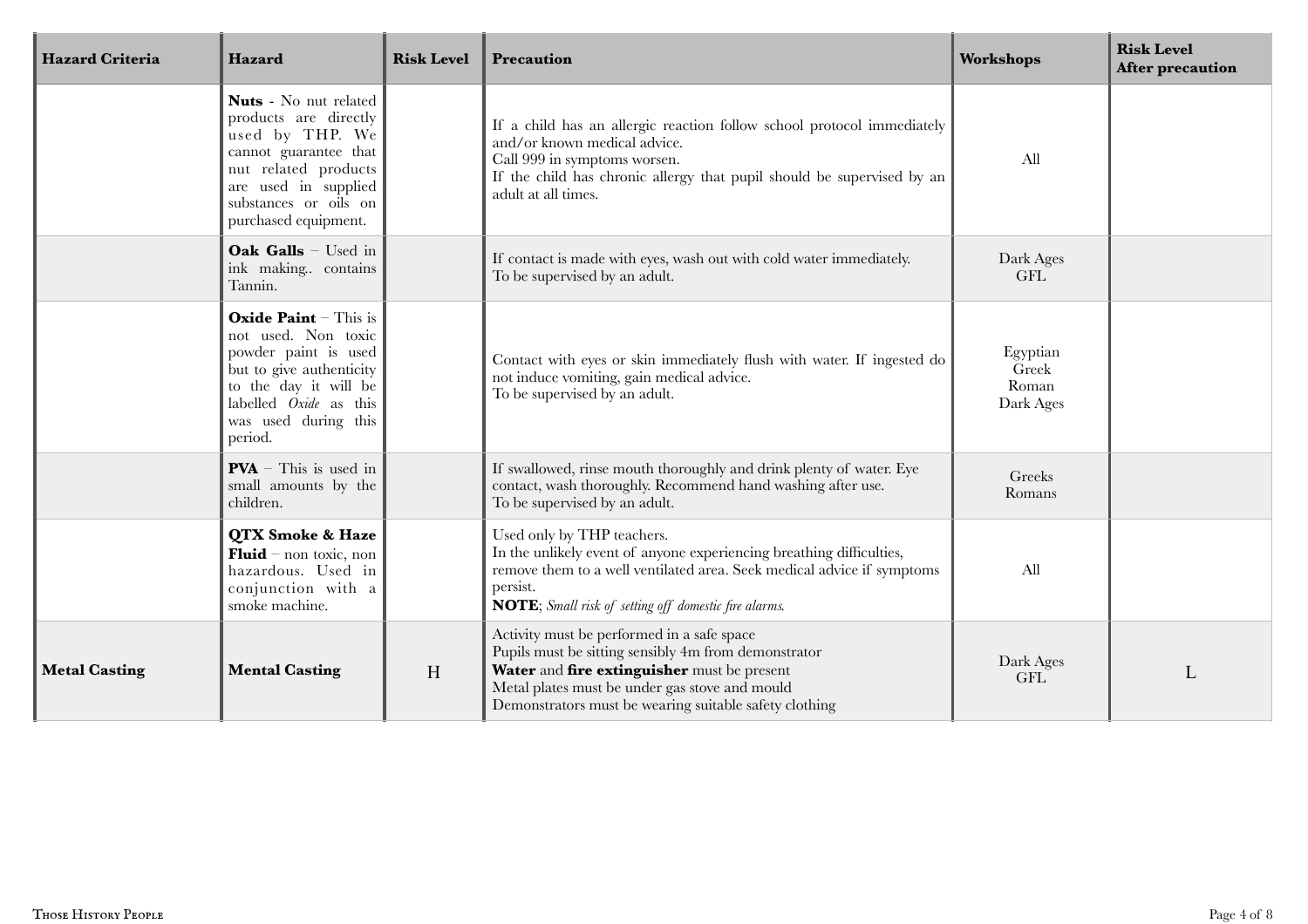## Risk Assessment



### Onsite school trips for primary schools [info@thosehistorypeople.co.uk](mailto:info@thosehistorypeople.co.uk)

### LIST OF SUBSTANCES

| <b>Substance</b>        | <b>Notes</b>                                                      | <b>Risk</b>                                               | <b>Precaution</b>                           | <b>Risk after precaution</b> | <b>Workshops</b>                      |
|-------------------------|-------------------------------------------------------------------|-----------------------------------------------------------|---------------------------------------------|------------------------------|---------------------------------------|
| Arabic Gum - spice      | Used in ink making and<br>mummification<br>Not to be consumed.    | Possibility that an adult or<br>pupil is allergic to this | Avoid contact with substance<br>or activity | L                            | Egypt<br>Roman                        |
| <b>Cardamon</b> - herb  | Used in scent bags and<br>mummification<br>Not to be consumed     | Possibility that an adult or<br>pupil is allergic to this | Avoid contact with substance<br>or activity | L                            | Egypt                                 |
| <b>Chamomile</b> - herb | Used in scent bags.<br>Not to be consumed.                        | Possibility that an adult or<br>pupil is allergic to this | Avoid contact with substance<br>or activity | L                            | Greek<br>Roman<br>Dark Ages           |
| <b>Cinnamon</b> - spice | Used in scent bags and<br>mummification<br>Not to be consumed     | Possibility that an adult or<br>pupil is allergic to this | Avoid contact with substance<br>or activity | L                            | Egypt<br>Greek<br>Roman<br><b>GFL</b> |
| $Clay$ - substance      | May have a slight drying effect<br>on skin. Wash hands after use. | Possibility that an adult or<br>pupil is allergic to this | Avoid contact with substance<br>or activity | L                            | All                                   |
| <b>Cloves</b> - spice   | Used in scent bags.<br>Not to be consumed.                        | Possibility that an adult or<br>pupil is allergic to this | Avoid contact with substance<br>or activity | L                            |                                       |
| Coriander - spice       | Used in scent bags and<br>mummification<br>Not to be consumed     | Possibility that an adult or<br>pupil is allergic to this | Avoid contact with substance<br>or activity | ட                            | Egypt<br>Greek<br>Roman<br><b>GFL</b> |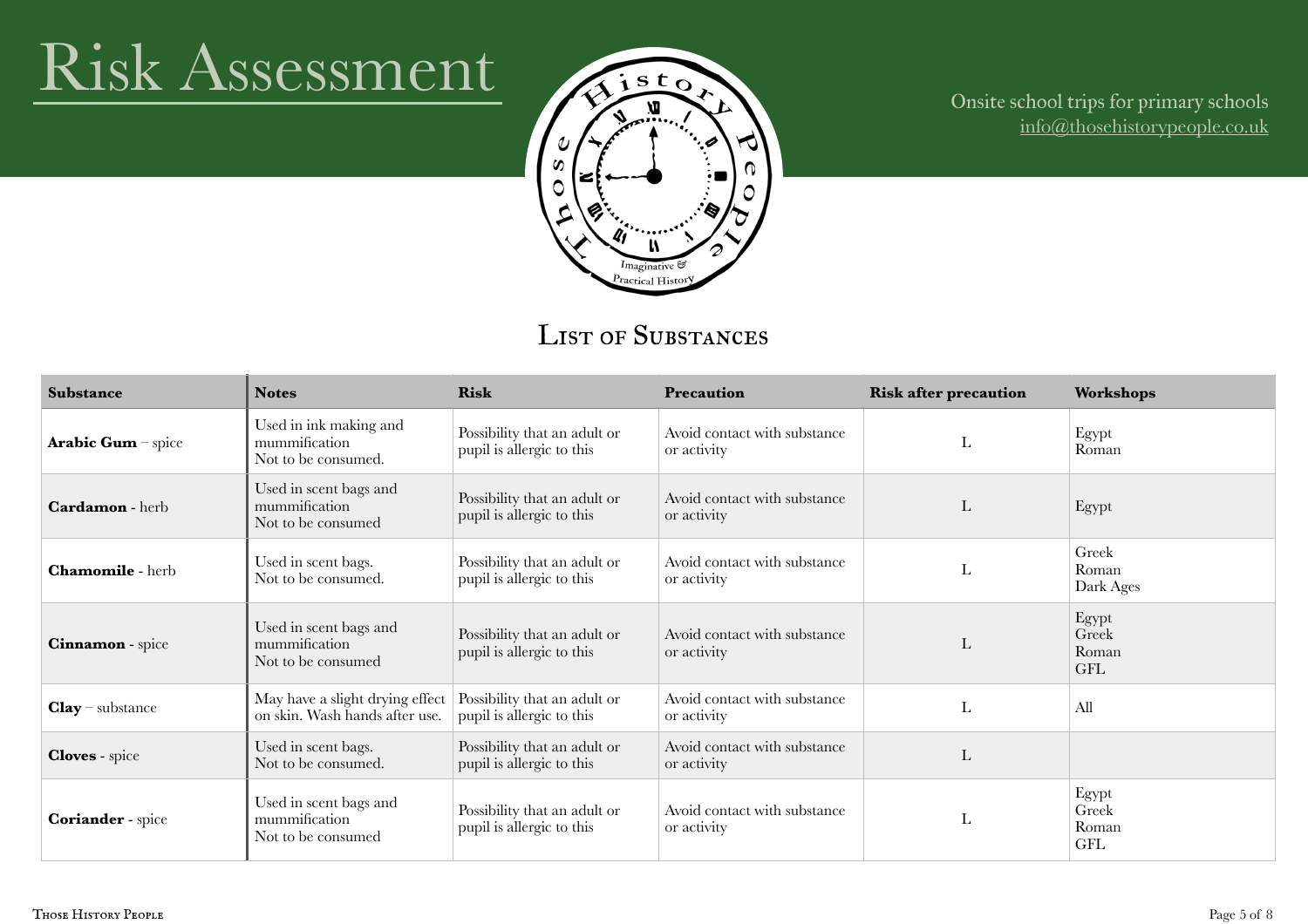| Substance                          | <b>Notes</b>                                                                                                                 | <b>Risk</b>                                               | Precaution                                  | <b>Risk after precaution</b> | Workshops                                 |
|------------------------------------|------------------------------------------------------------------------------------------------------------------------------|-----------------------------------------------------------|---------------------------------------------|------------------------------|-------------------------------------------|
| Dandelion - herb                   | Used in scent bags.<br>Not to be consumed.                                                                                   | Possibility that an adult or<br>pupil is allergic to this | Avoid contact with substance<br>or activity | L                            | Greek<br>Roman                            |
| Emulsifying Ointment-<br>substance | This used during<br>mummification/ointment<br>making-must not be used<br>near a naked flame. May<br>cause irritation to skin | Possibility that an adult or<br>pupil is allergic to this | Avoid contact with substance<br>or activity | L                            | Egypt<br>GFL                              |
| Eyebright - herb                   | Used in scent bags.<br>Not to be consumed.                                                                                   | Possibility that an adult or<br>pupil is allergic to this | Avoid contact with substance<br>or activity | $\mathbf{L}$                 | Dark Ages                                 |
| Feverfew - herb                    | Used in scent bags.<br>Not to be consumed.                                                                                   | Possibility that an adult or<br>pupil is allergic to this | Avoid contact with substance<br>or activity | L                            | Dark Ages                                 |
| Flour - substance                  | Used in bread making.<br>Made bread may be baked but<br>should not be consumed.                                              | Possibility that an adult or<br>pupil is allergic to this | Avoid contact with activity                 | L                            | Egypt<br><b>GFL</b>                       |
| Frankincense - spice               | Used in scent bags and<br>mummification<br>Not to be consumed                                                                | Possibility that an adult or<br>pupil is allergic to this | Avoid contact with substance<br>or activity | L                            | Egypt<br><b>GFL</b>                       |
| Garlic - herb                      | Used in scent bags.<br>Not to be consumed.                                                                                   | Possibility that an adult or<br>pupil is allergic to this | Avoid contact with substance<br>or activity | L                            | Greek<br>Roman<br>Dark Ages<br><b>GFL</b> |
| Horehound - herb                   | Used in scent bags.<br>Not to be consumed.                                                                                   | Possibility that an adult or<br>pupil is allergic to this | Avoid contact with substance<br>or activity | L                            | Dark Ages                                 |
| <b>Iron Sulphate</b> - substance   | This is used during ink<br>making. Used in very small<br>quantities.                                                         | Possibility that an adult or<br>pupil is allergic to this | Avoid contact with substance<br>or activity | L                            | Dark Ages                                 |
| Juniper - herb                     | Used in scent bags and<br>mummification<br>Not to be consumed                                                                | Possibility that an adult or<br>pupil is allergic to this | Avoid contact with substance<br>or activity | L                            | Egypt<br><b>GFL</b>                       |
| Lavender - herb                    | Used in scent bags.<br>Not to be consumed.                                                                                   | Possibility that an adult or<br>pupil is allergic to this | Avoid contact with substance<br>or activity | L                            | Greek<br>Roman<br><b>GFL</b>              |
| Lemon Verbena - herb               | Used in scent bags.<br>Not to be consumed.                                                                                   | Possibility that an adult or<br>pupil is allergic to this | Avoid contact with substance<br>or activity | $\mathbf{L}$                 |                                           |
| Modroc - material                  | May cause irritation or<br>inflammation to                                                                                   | Possibility that an adult or<br>pupil is allergic to this | Avoid contact with substance<br>or activity | L                            | Greek<br>Roman                            |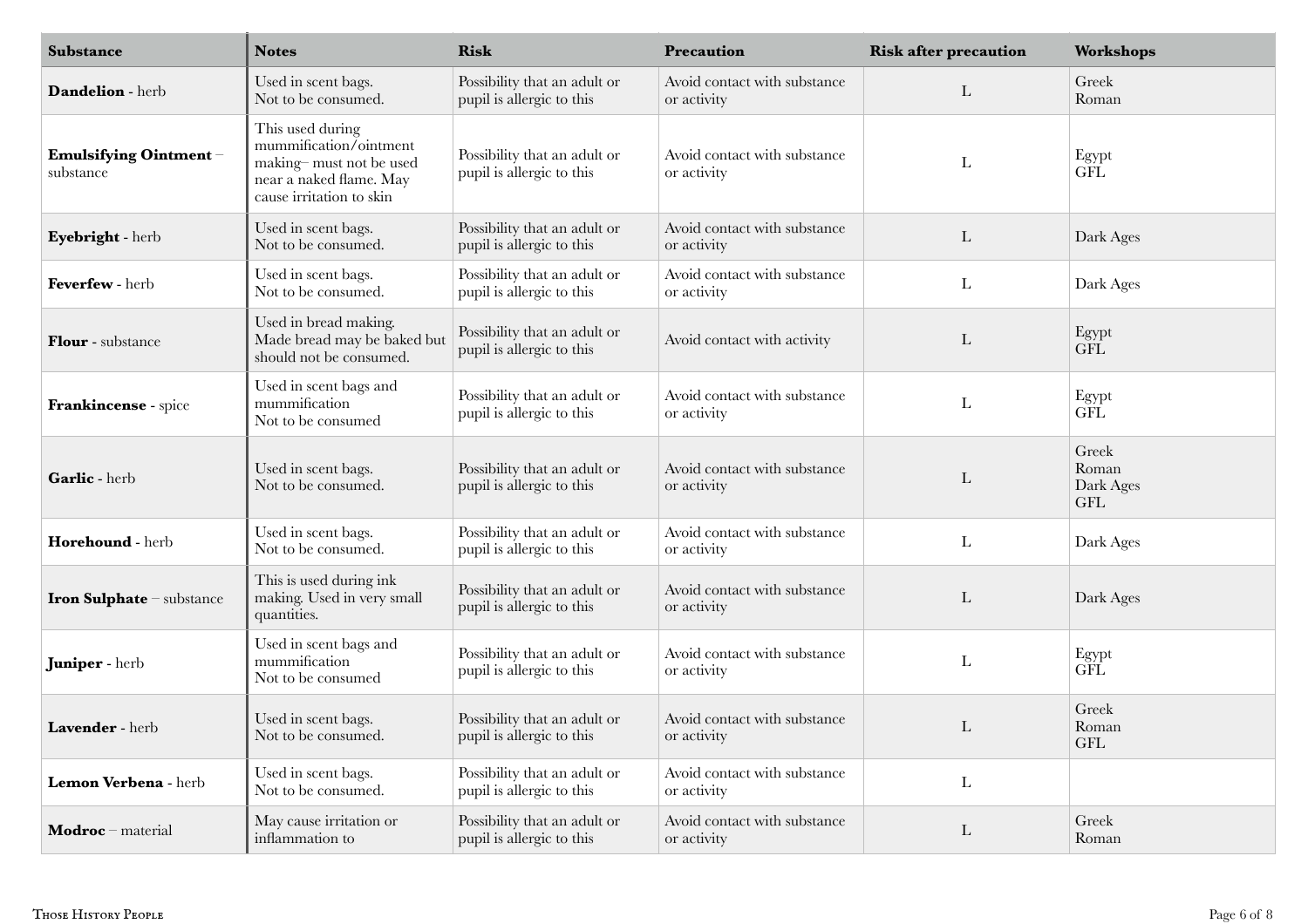| <b>Substance</b>                     | <b>Notes</b>                                                                                                                                                                   | <b>Risk</b>                                               | Precaution                                  | <b>Risk after precaution</b> | Workshops                                 |
|--------------------------------------|--------------------------------------------------------------------------------------------------------------------------------------------------------------------------------|-----------------------------------------------------------|---------------------------------------------|------------------------------|-------------------------------------------|
| Mugwort - herb                       | Used in scent bags.<br>Not to be consumed.                                                                                                                                     | Possibility that an adult or<br>pupil is allergic to this | Avoid contact with substance<br>or activity | L                            |                                           |
| Myrrh - spice                        | Used in scent bags and<br>mummification<br>Not to be consumed                                                                                                                  | Possibility that an adult or<br>pupil is allergic to this | Avoid contact with substance<br>or activity | $\mathbf{L}$                 | Egypt<br><b>GFL</b>                       |
| Nutmeg-spice                         | Used in scent bags.<br>Not to be consumed.                                                                                                                                     | Possibility that an adult or<br>pupil is allergic to this | Avoid contact with substance<br>or activity | L                            | <b>GFL</b>                                |
| <b>Nuts</b> - substance              | No nut related products are<br>directly used by THP. We<br>cannot guarantee that nut<br>related products are used in<br>supplied substances or oils on<br>purchased equipment. | Possibility that an adult or<br>pupil is allergic to this | Avoid contact with substance<br>or activity | L                            | Special                                   |
| Oak Galls - plant based<br>substance | Used in ink making<br>Contains Tannin.                                                                                                                                         | Possibility that an adult or<br>pupil is allergic to this | Avoid contact with substance<br>or activity | $\mathbf{L}$                 | Dark Ages                                 |
| <b>Onion</b> - vegetable             | Used in scent bags.<br>Not to be consumed.                                                                                                                                     | Possibility that an adult or<br>pupil is allergic to this | Avoid contact with substance<br>or activity | $\mathbf{L}$                 | Greek<br>Roman<br>Dark Ages<br><b>GFL</b> |
| Oranges - fruit                      | Used in scent bags.<br>Not to be consumed.                                                                                                                                     | Possibility that an adult or<br>pupil is allergic to this | Avoid contact with substance<br>or activity | $\mathbf L$                  |                                           |
| Oxide Paint - substance              | This is not used. Non toxic<br>powder paint is used but to<br>give authenticity to the day it<br>will be labelled Oxide as this<br>was used during this period                 | Possibility that an adult or<br>pupil is allergic to this | Avoid contact with substance<br>or activity | L                            | Greek<br>Roman<br>Dark Ages               |
| Pepper - spice                       | Used in scent bags.<br>Not to be consumed.                                                                                                                                     | Possibility that an adult or<br>pupil is allergic to this | Avoid contact with substance<br>or activity | $\mathbf{L}$                 | <b>GFL</b>                                |
| Plantain - herb                      | Used in scent bags.<br>Not to be consumed.                                                                                                                                     | Possibility that an adult or<br>pupil is allergic to this | Avoid contact with substance<br>or activity | L                            |                                           |
| Poppy - herb                         | Used in scent bags.<br>Not to be consumed.                                                                                                                                     | Possibility that an adult or<br>pupil is allergic to this | Avoid contact with substance<br>or activity | L                            | Greek<br>Roman<br>Dark Ages<br><b>GFL</b> |
| $PVA$ - substance                    | This is used in small amounts<br>by the children.                                                                                                                              | Possibility that an adult or<br>pupil is allergic to this | Avoid contact with substance<br>or activity | $\mathbf{L}$                 | Greek<br>Roman                            |